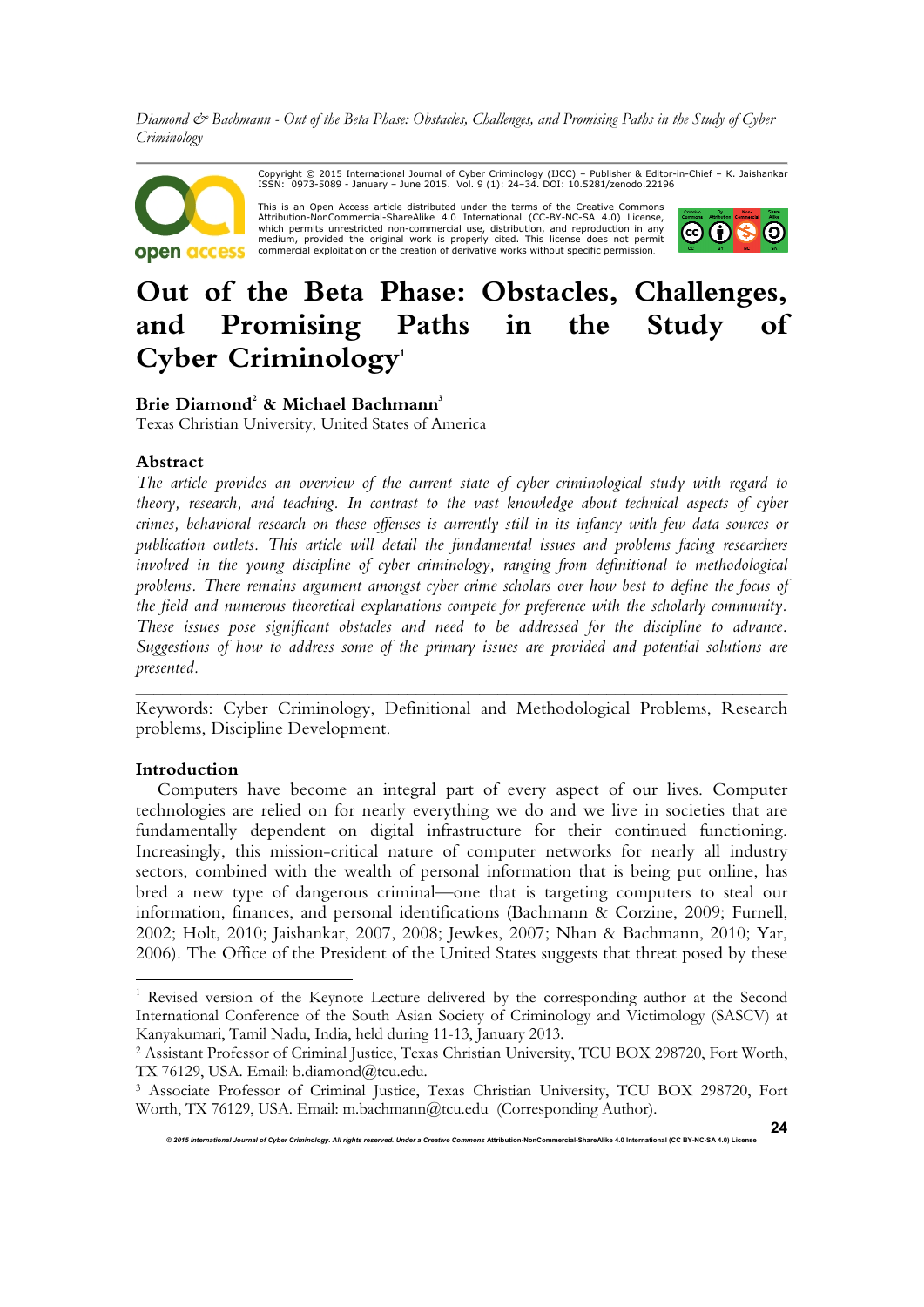

cyber-criminals "is one of the most serious economic and national security challenges" (2009, para, 18).

Today, governments around the globe struggle to employ effective countermeasures against cyber-attacks. The implementation of such countermeasures is increasingly facilitated by the vast amount of scientific knowledge about the technical details of the various attack methods (Amoroso, 2011). Unfortunately, the guidance provided by these studies is limited to details on the methods of attack and is left lacking insight about who the attackers are and how they differ from "traditional" criminals. This situation persists despite the concerted efforts of a small number of dedicated scholars from around the globe (among them Bachmann, Brenner, Hinduja, Holt, Jaishankar, Jewkes, Kilger, Nhan, Turgeman-Goldschmidt, Patchin, Wall, Yar, to name but a few) advancing a newly developing field of criminological study, called "Cyber Criminology" (Jaishankar, 2007).

For the past eight years, the young discipline, has grown with the contribution of many experts, including the exceptional efforts of its founder K. Jaishankar, who defined Cyber Criminology, as *"the study of causation of crimes that occur in the cyberspace and its impact in the physical space"* (Jaishankar, 2007; p.1). This definition accounts for the multidisciplinary nature of the field that relies upon insights from both the social (criminology and sociology) and computer sciences. Also, Jaishankar (2008) has introduced the first theory (Space Transition Theory of Cyber Crimes) exclusively developed to explain offending in cyberspace and has founded the first academic journal dedicated to the criminological study of cyber crimes, the International Journal of Cyber Criminology, http://www.cybercrimejournal.com (Jaishankar, 2007). With the contributions of international experts, this ranked journal with high quality articles and rigorous peer review has grown as a core outlet in the field of cyber criminology.

These and similar efforts aside, the fact remains that cyber criminology is largely ignored or marginalized by mainstream criminology, and that many criminologists refrain from examining this important, future-oriented issue. Whether it be that they are lacking the necessary understanding of technology, are intimidated by the jargon of the field, or that they continue to fail to realize the full extent of societal implications of this new type of crime, the lack of consideration is troubling. Others become discouraged by the multitude of methodological problems involved in conducting quantitative studies of cyber-offenders, particularly when attempting to generate representative samples of online offenders. Also, major criminological associations (e.g. the American Society for Criminology (ASC)) continue to marginalize cyber criminological studies in their annual conferences and, partly due to the many unresolved methodological problems, cyber crime researchers face significant difficulties in getting their manuscripts accepted by top tier criminological journals. Taken together, these problems systematically discourage many from studying the problems and, in turn, result in still limited, albeit rapidly increasing, numbers of annual publications.

The article addresses many of the main problems facing cyber criminologists today. It intends to shed a light on the difficulties and suggests ways to overcome them. The strengths and weaknesses of potential methods are analyzed and their implications for the interpretation and generalization of results are considered. Suggestions for future research are provided. The presentation seeks to spark a conversation with the audience about promising solutions to some of the current problems and potential approaches of how to create standards for future research in this new area of criminology.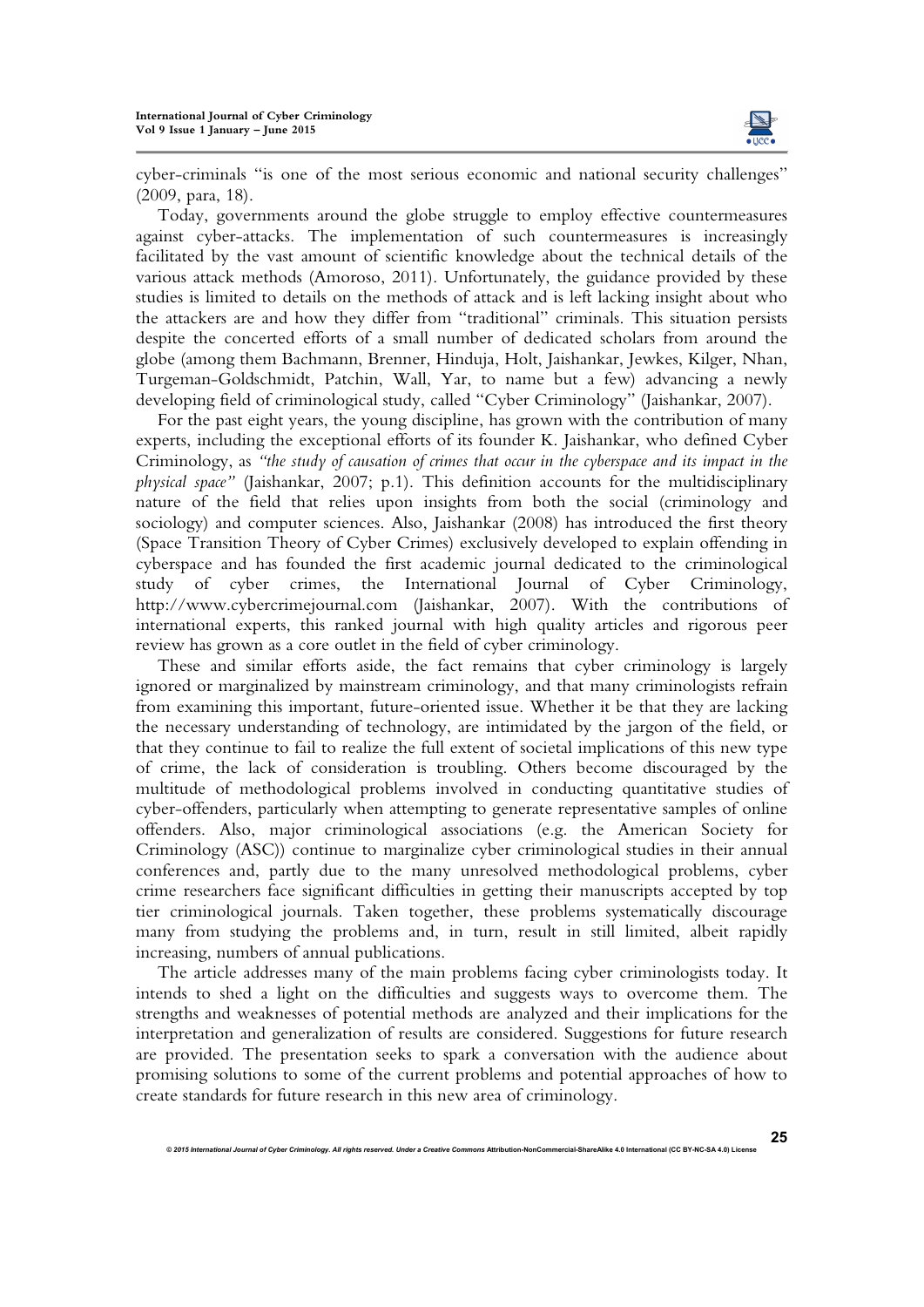#### **1. Issues in defining Cyber crime**

The difficulties surrounding the study of cyber crime begin at the definitional level. Should cyber crime be conceptualized as a brand new crime type or traditional crimes pursued through a new medium? Researchers such as Grabosky (2001) adhere to the former definition and regard cyber crimes to be motivated by the same basic human emotions—greed, lust and revenge—that underlie crimes committed in real space. Along the same lines, Thomas and Loader (2000, p. 3) define cyber crime as "computermediated activities which are either illegal or considered illicit by certain parties and which can be conducted through global electronic networks". However, others have argued that many cyber crimes fail to conform to the traditional model of crime. Furnell (2002) suggests a two-pronged understanding of cyber crimes—*computer-assisted* and *computerfocused* crimes. Furnell views the former, computer-assisted crimes to be "old wine in new bottles" (to use the nomenclature expressed in Grabosky, 2001) wherein crimes such as credit card fraud and cyber terrorism are committed through the use of information and communications technology (ICT), but are still capable of being conducted via traditional methods. Conversely, computer-focused crimes such as hacking and website defacement represent new crimes unparalleled in conventional crimes that necessitate the use of ICT—without which these crimes would not exist. Likewise, Smith and colleagues (Smith, Grabosky, & Urbas, 2004) draw a distinction between those crimes that use ICT in the commission of the offense versus those that are directed squarely at such technologies. Also, cyber criminologists like Wall (1999), Yar (2005) and Jaishankar (2008, 2011) ascertains that cyber crime is a new form of crime. Jaishankar (2008) explains:

Even though some researchers feel cyber crimes as a case of "old wine in new bottles" (Grabosky, 2001), "old wine in bottles of varying and fluid shape" (Yar 2005), or "new wine in no bottles" (Wall, 1999), cyber crimes are still different from the crimes of physical space. There exists a fine line of demarcation between the crimes of physical space and crimes of cyberspace. The demarcation lies in the 'involvement of the virtual cyber medium' (Pati, 2003), 'lack of geographical boundaries' (Hafner & Markoff 1995; Mitra 1999), and 'their occurrence in a diffuse, fluid, evolving' (Brenner, 2004) and 'spatiotemporally disorganized environment' (primarily the collapse of spatial–temporal barriers, many-to-many connectivity, and the anonymity and plasticity of online identity) (Yar 2005; Williams, 2005). Yar (2005) ascertains after analyzing cyber crime with routine activities theory that cyber crime is a new and distinctive form of crime. Cyber crime is an entirely new form of crime (p. 291).

However, studies of cyber crime suffer from many of the same definitional issues common to other sub-disciplines in the field. White-collar crime, as Smith and colleagues point out, has come to include a variety of crimes that "include any acts of occupational deviance involving a breach of the law or ethical principles" (p. 10)—a definition that inhibits clarity across research endeavors. Likewise, the study of sex offending, which can entail a wide range of criminal conduct—with distinct motives and a wide range of harm to victims and society—is analogous to the difficulties surrounding cyber crime research, which can run a similar gamete of human behavior.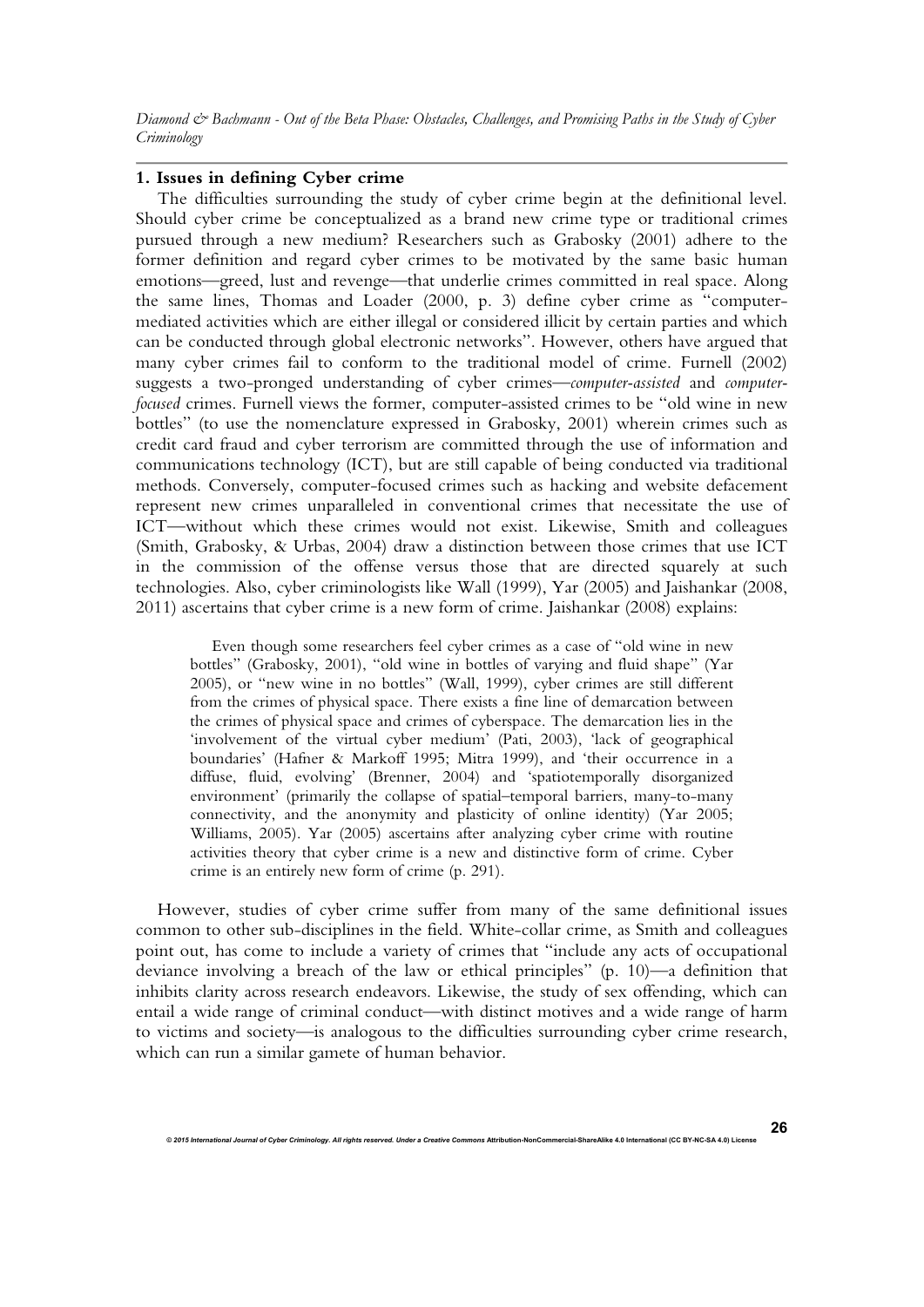

#### **2. A Dearth of Data**

The problems arising from the wide range of criminal behavior encapsulated by the term cyber crime is not aided by the veritable lack of data available to scrutinize these crimes. Most of the data on cyber crime come from either agency or victimization surveys. Beginning in 2004, the Census of State and Local Law Enforcement Agencies representing more than 20,00 agencies across the United States asks whether or not these agencies performed cyber crime investigations on a regular basis (United States Department of Justice, 2004). A similar survey of campus law enforcement agencies makes the same inquiries of campus agencies and shows that over half of these agencies had individuals designated to handle cyber crimes on campus (United States Department of Justice, 2004-2005). Likewise, LEMAS, the Law Enforcement Management and Administrative Statistics survey asks whether agencies handled cyber crimes via a specialized unit, designated personnel, or if they did not have any special way to handle such crimes (United States Department of Justice, 2007). While datasets such as these give a base understanding of the law enforcement resources dedicated to cyber crime, they do not provide much depth into the prevalence of or official handling of such crimes—let alone offender characteristics.

A handful of datasets provide victimization information and even fewer use offender reports of cyber crime. Since 2006 the National Crime Victimization Survey (NCVS; United States Department of Justice, 2012), a representative sample of United States households, has inquired about cyber crime victimization against members over the age of 12. Unfortunately, this single question does not disaggregate cyber crime into its various categories making the usefulness of this measure rather superficial. The Identity Theft Supplement of the NCVS collected in 2012 (United States Department of Justice), representing household members 16 years of age and older, however, does delve expressly into hacking in regard to identity theft victimization. Specifically, it asks victims of identity theft if the misuse of their personal information came to their attention due to "suspicious computer activity including email hacked". Beyond these few examples, little large-scale effort has been made to document the prevalence of cyber crime victimization.

If victimization data are rare, information on cyber crime offenders is virtually nonexistent. The Survey of Inmates in State and Federal Correctional Facilities (United States Department of Justice, 2004) collects data on whether inmates used computers in the commission of a range of offenses including identity theft, obscene communication, copyright infringement, forgery and sabotage of a computer or computer system. These data, while representing an ability to delve into cyber crime offender characteristics, highlights the nascent focus on this type of crime. What exists beyond these few examples is largely small, convenient samples of college students reporting on their involvement in minor forms of cyber crime such as digital piracy (see Gunter, 2011; Higgins & Makin, 2004; Morris & Blackburn, 2009). These data represent the bulk of cyber crime research and its application of criminological theories.

## **3. Theoretical Issues**

Flowing from the contention over the definition of cyber crime and the lack of data on the topic, theoretical advancement has been lacking. The debate over whether cyber crime is a new type of crime or old crimes committed in new ways is mirrored in the theoretical literature. Scholars disagree as to whether our current sociologically driven theories are capable of properly accounting for criminal behavior committed in the virtual

*<sup>© 2015</sup> International Journal of Cyber Criminology. All rights reserved. Under a Creative Commons* **Attribution-NonCommercial-ShareAlike 4.0 International (CC BY-NC-SA 4.0) License**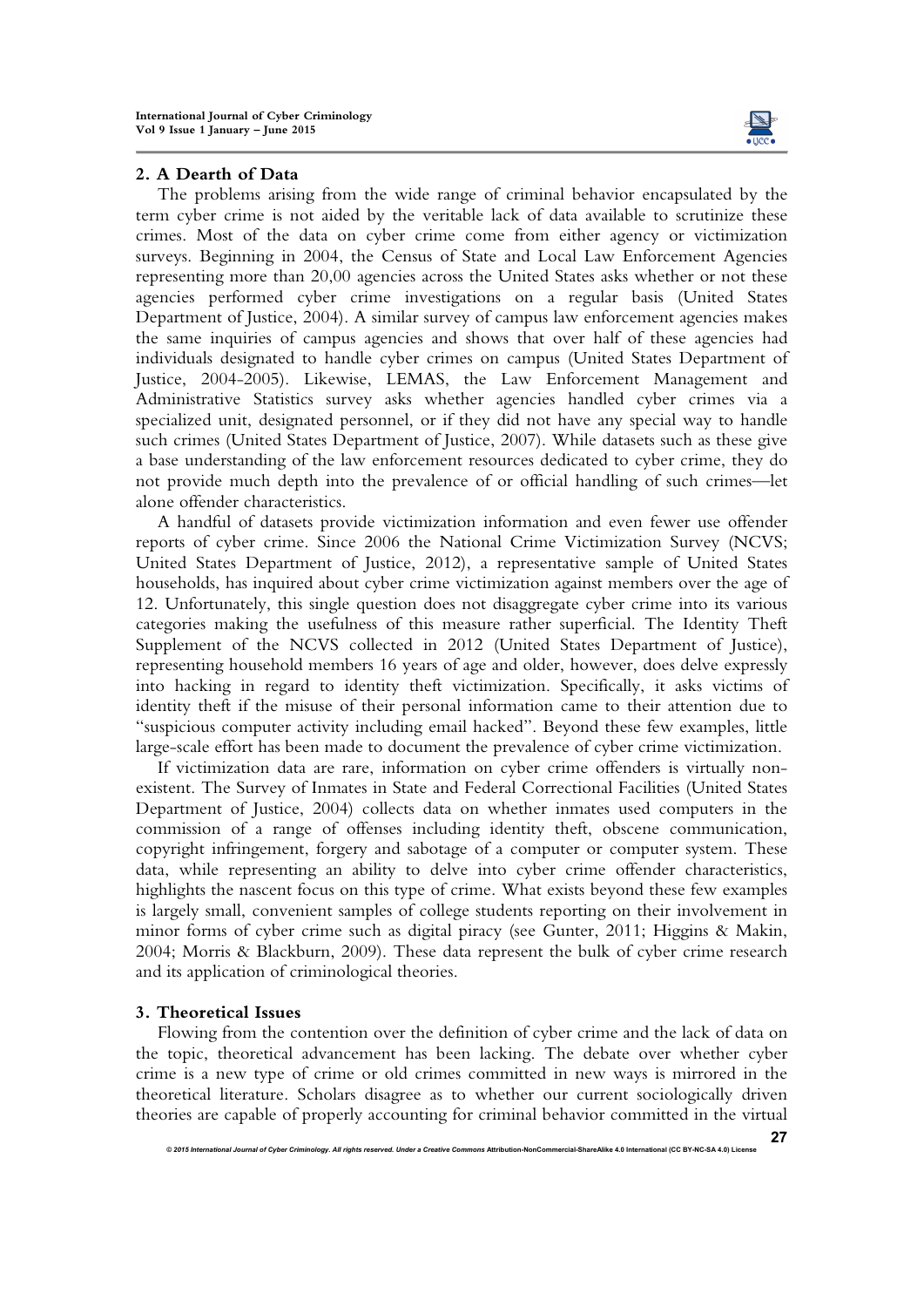realm. While some have proposed theories such as routine activities and social learning to be adaptable to cyber crime, others have argued that a fresh theoretical approach is warranted (Jaishankar, 2008).

The problems underlying cyber criminology are two-pronged (Mar, 2005). First, many of the correlates of crime established through traditional criminology are irrelevant in regard to cyber crime. Most cyber crimes still tend to be committed by young males; however, due to the very nature of this class of crime, cyber criminals tend to be welleducated members of the middle/upper-middle class (Bachmann, 2010; Pratt, Holtfreter, & Reisig, 2010; Smith et al., 2004; Yar, 2006). The "usual suspects" of many criminological theories—minority, poorly educated offenders from the lower class—are simply priced and skilled out of computer-related crimes. Likewise, the traditional victimoffender relationship where individuals tend to know and share many common characteristics with an offender is largely irrelevant.

In a similar vein, the physical aspects of traditional crimes that have shaped criminological theory bear little to no importance in regard to cyber crimes. Flowing from the work of Shaw and McKay (1942), criminological theories have long since relied upon the confluence of offenders and victims in time and space. The rich imagery of the zone in transition—replete with characters interacting on disordered, volatile streets—sparked a wave of theories focused on the impact of the physical, social environment on human behavior. These theorists had street crimes—strong-arm robberies, residential burglaries in mind when developing these explanations and could hardly have anticipated a genre of deviance almost completely detached from the physical environment.

Cyber crimes offer a unique opportunity for offenders to gain access to what would *sans* internet be inaccessible victims. So the question remains: can our traditional criminological theories be transposed to the virtual world? Some see our current theories being of little utility; though, attempts have been made to apply routine activity theory (RAT) to cyber crime. The problem for RAT is the heavy emphasis on the convergence of offenders and victims in physical space (see Cohen & Felson, 1979). Yar (2005) argues that the "antispatial" (quoting Mitchell, 1995) nature of cyber crime can be rectified within the existing theory.

The amorphous virtual environment may be less of an issue for the study of cyber crime than it seems. While, as Yar (2005) points out, it is impossible to predict the convergence of motivated offenders and suitable targets in the online environment, so it is largely impossible to pinpoint the convergence of these actors in real space. The internet may be "populated 24/7", but there are still times of greater traffic—introducing more offenders and targets—that may still be predictive of victimization. Regardless, most research on RAT focuses not upon the physical convergence of offenders and targets, but on the characteristics of suitable targets and their lack of guardianship. This situational foreground is the true power and focus of RAT. Likewise, applications of RAT to cyber crime should be less concerned with the fittingness of the virtual environment to the theory and focus instead on what cyber-criminals view to be a suitable target and what guardianship is deemed adequate to reduce the chances of victimization.

Yar (2005) surveys the aspects of a suitable target (proximity, exposure, attractiveness, and guardianship) outlined in RAT and concludes that these categories have mixed applicability to the virtual environment. Obviously, the idea of physical proximity is problematic for the theory, but he also dismisses the concept of exposure (visibility, as he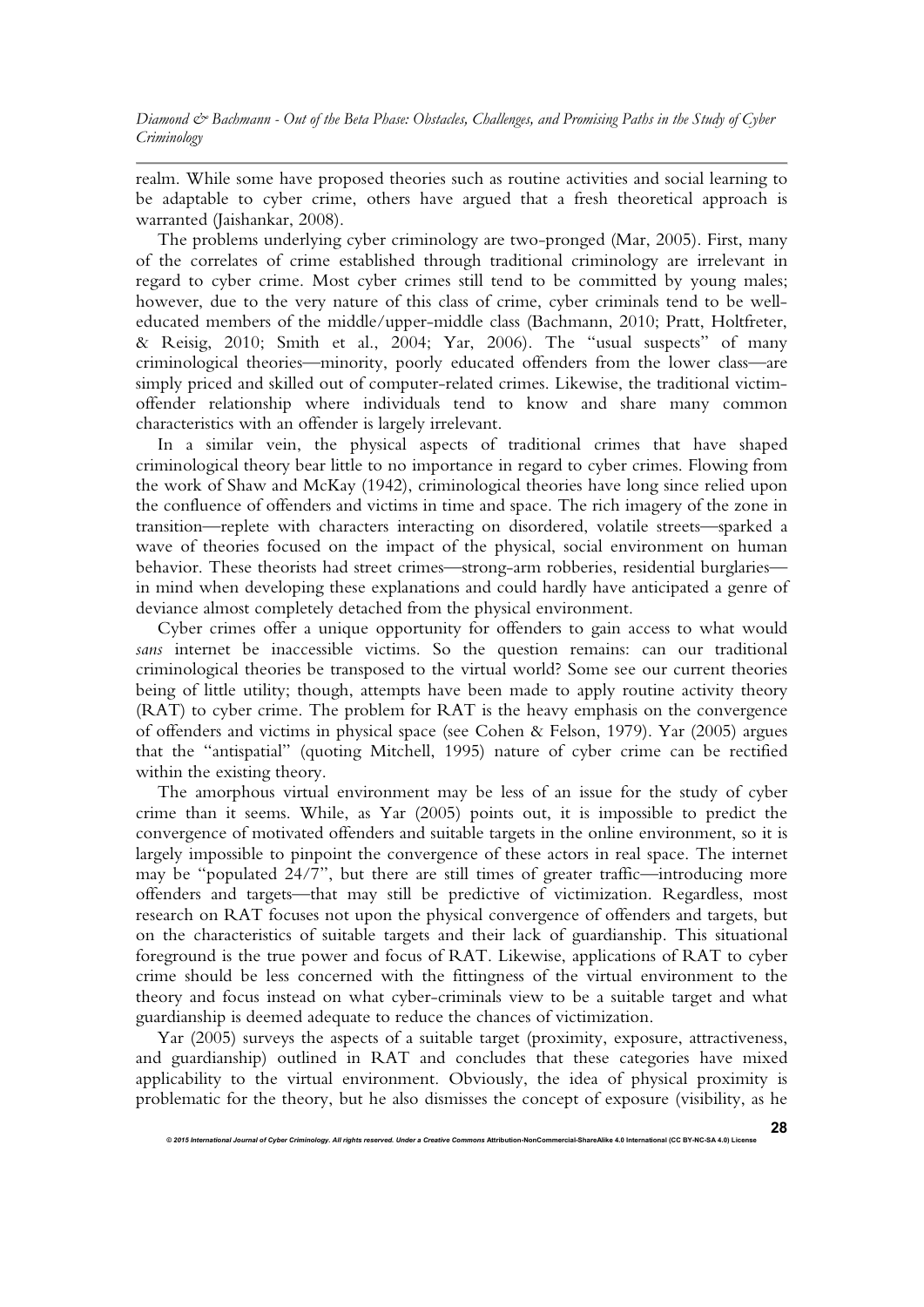

refers to it) as being a constant and a requirement of involvement in the online environment. Yes, visibility is inherent on the internet, but how does this differ from the inherent visibility of most individuals in the physical world? Exposure exists more along a continuum, so that the amount of exposure to motivated offenders is what matters. Likewise, the more prominent an individual's presence on the internet and across a range of websites, the greater the opportunity for their victimization, thus making them a more visible and suitable target. This position is supported by recent RAT research on online financial fraud (Pratt, Holtfreter, & Reisig, 2010). Likewise, researchers have shown that online harassment victimization depends upon the amount of time spent in chat rooms and engaged in instant messaging (Holt & Bossler, 2008). The ideas of attractiveness and capable guardianship translate nicely to suitable targets in the online environment. Those individuals or organizations that pose a financial benefit (e.g., intellectual property) or an affiliation of interest to an offender (e.g. religious, sexual or racial) will likely be deemed more attractive targets. Finally, the concept of capable guardianship translates to the virtual environment as well. Yar (2005) explains how guardianship takes on two forms: social guardianship such as the presence of network administrators or online citizens calling out cyber offenders; and physical guardianship, such as anti-virus software and firewalls.

In the end, Yar (2005) considers RAT to be of limited utility to the explanation of cyber crime. This seems largely due to the non-physical nature of the online environment and the inability to predict when and where offenders will come into contact with suitable targets. RAT, however, is a policy-focused theory that quibbles less about the environmental background that these actors move through and focuses more on the characteristics of individuals that increase their risk of victimization. As such, ignoring the role of physical proximity that is so important to crimes committed in real space, but appreciating the ways that online exposure, target attractiveness, and the absence or weakness of social and/or physical guardianship shape the victimization risk of online entities has a distinct probability of explaining crime in virtual space.

Other existing theories seem less capable of explaining cyber crime. One of the most important predictors of street-level offending, low self-control, is unlikely to be applicable to individuals who are capable of pursuing higher levels of education and employment. One would expect the findings to be quite similar to the non-significance of low selfcontrol in predicting corporate crime (Simpson & Piquero, 2002). Holt and colleagues (Holt, Bossler & May, 2011), however, have uncovered a small, yet significant influence of low self-control on offenses committed by teenagers such as pirating media/software, hacking and viewing sexual material—a group of individuals and behaviors with a stronger link to the desire for immediate gratification than perhaps more serious forms of cyber crime (see also Higgins, 2004; Higgins & Makin, 2004). Further, the plausability of strainful life experiences being the motivation behind these crimes seems tenuous as well (although, in regard to cyberbullying see Patchin & Hinduja, 2011).

Some indications have been made, however, that social learning principles may be important in cyber offending (Holt & Bossler, 2008; Holt, Bossler, & May, 2011; Holt, Burress & Bossler, 2010; Morris, 2011; Morris & Blackburn, 2009; Morris & Higgins, 2010). Namely, association with delinquent peers appears to predict involvement in computer hacking, digital piracy and online harassment victimization. Holt, Burress and Bossler (2010) show that while differential association with cyber offenders is the most influential social learning principle, the remaining aspects of imitation, differential reinforcement and pro-delinquent definitions significantly influence cyber crime

*<sup>© 2015</sup> International Journal of Cyber Criminology. All rights reserved. Under a Creative Commons* **Attribution-NonCommercial-ShareAlike 4.0 International (CC BY-NC-SA 4.0) License**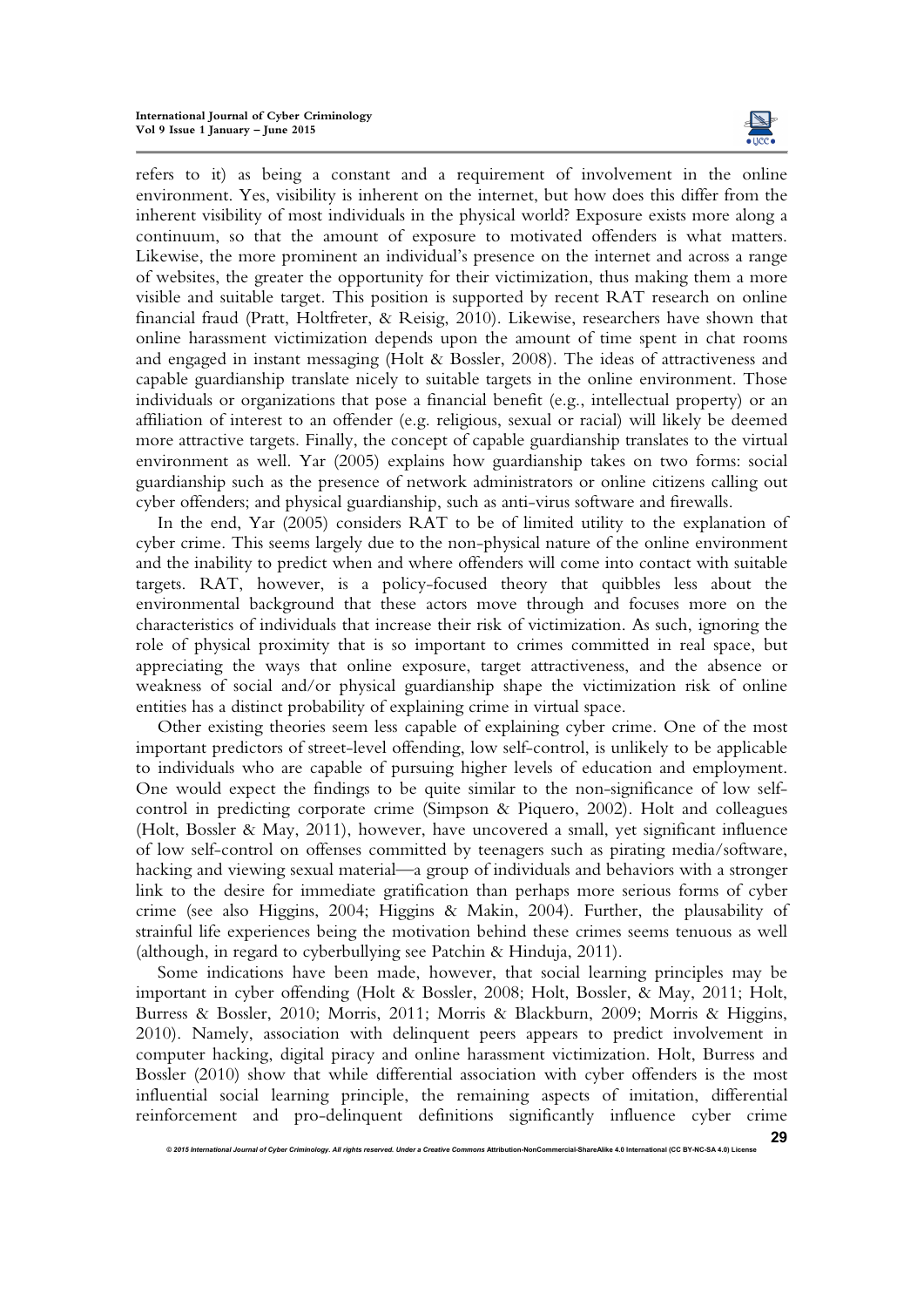involvement. Likewise, findings from a survey of roughly 800 college students suggests that hackers may engage in some of Sykes and Matza's (1957) techniques of neutralization, such as denial of injury or victim blaming, to justify their behavior (Morris, 2011). In conclusion, it appears that many of our existing theories can be successfully applied to various forms of cyber crime, apart from exclusive theories on cyber crime such as the space transition theory (Jaishankar, 2008). What needs to be done now is more systematic research into which theories operate best upon which categories of cyber crime and for which type of offenders.

### **4. Teaching Issues**

Cybercrime courses are ones of particular interest to modern day students of numerous disciplines. However, programs attempting to offer such courses find themselves encountering a number of issues. Historically, college classes focused solely on cyber forensics, the practical implementation of cyber crime investigation, rather than the theoretical discipline of cyber criminology (Jaishankar, 2010). Melding the two focuses of cyber forensics and cyber criminology would lead to a more holistic educational experience for students in the field. To this end, the University of Alabama now offers a minor in cyber criminology that exposes students to the law enforcement practices, theoretical explanations, computer science ethical issues, and cyber law surrounding cyber crime (for further information, see http://courseleaf.ua.edu/artssciences/criminaljustice/#cybercrimitext). Fortunately, other undergraduate and graduate courses are already offered all over the globe and more are currently being developed. It appears that the issue of cyber crime and our understanding of its societal implications are slowly moving outside of the narrow confines of computer sciences. With more social science departments incorporating the issue into their programs, the hope remains that a next generation of social scientists will devote more attention to this pressing, vast, and growing problem. The primary challenge for such programs will be to strike an appropriate balance in incorporating technological aspects since many students in these fields are easily intimidated by the technical intricacies involved in the commission of many cyber crimes.

#### **5. Publication Issues**

Some of these theoretical endeavors have made their way into mainstream criminology journals, but most research on cyber crime is relegated to edited book volumes and more obscure journals and/or journals outside of the field altogether (Jaishankar, 2010). Further, few cyber crime-specific peer-reviewed journals exist for authors to disseminate their work to other cyber criminologists—*International Journal of Cyber Criminology* being the most prominent. The choices of outlets are expanding, however, with new journals such as the *Journal of Technology and Crime* being established. As federal interest in preventing cyber crime continues to grow, and with it the amount of data for analysis, hopefully we will see the numbers of top tier cyber crime publications grow and the prestige of these specialized journals rise. As it stands, the more creative and less conventional methodological approaches necessitated for many especially quantitative cyber crime studies renders placing these studies in top-tier journals difficult. Currently, the gradual shift on the federal level away from terrorism and toward cyber crime is already being reflected in a surge of edited and sole-authored book publications on cyber crime-related

*© 2015 International Journal of Cyber Criminology. All rights reserved. Under a Creative Commons* **Attribution-NonCommercial-ShareAlike 4.0 International (CC BY-NC-SA 4.0) License**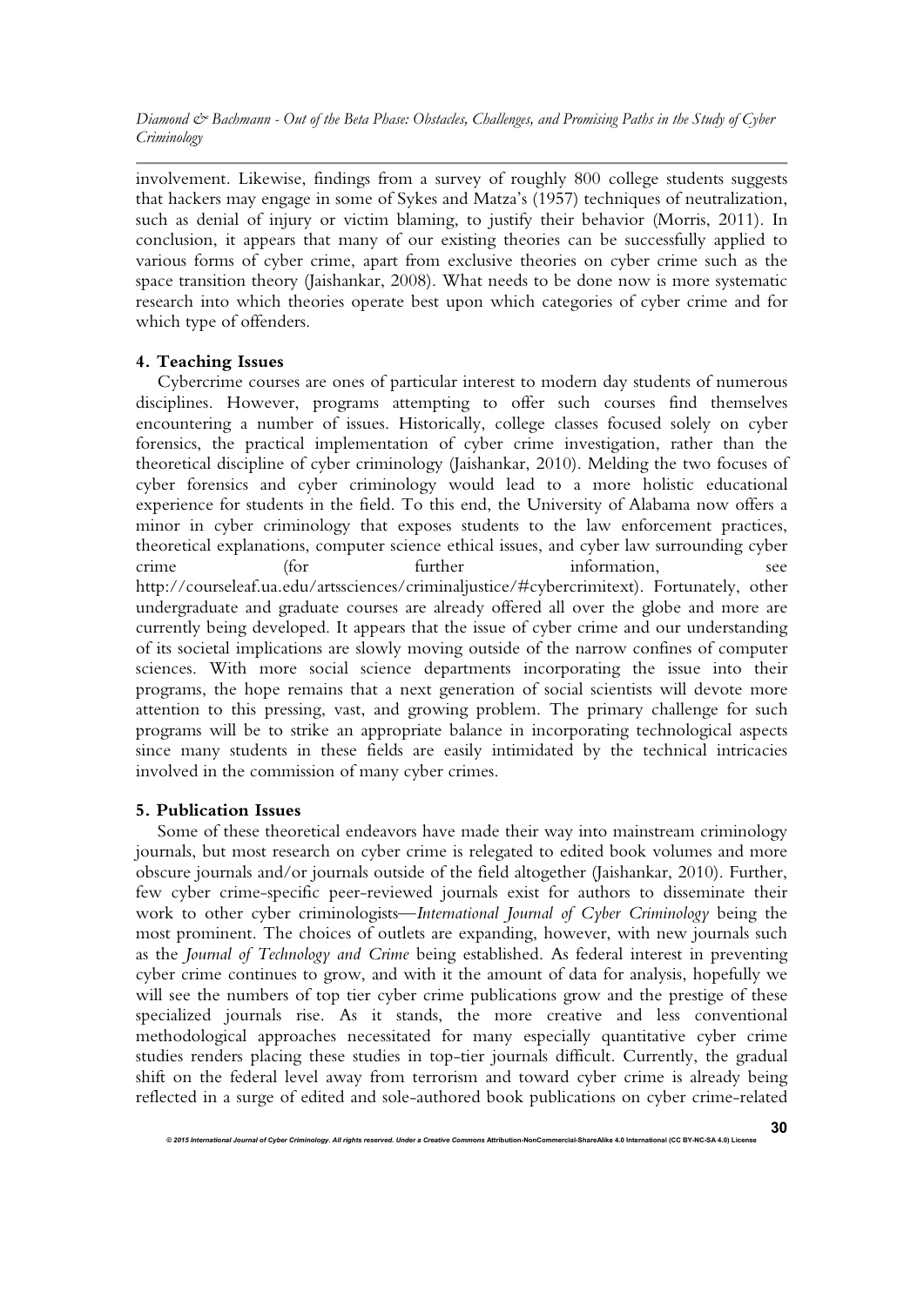

issues. The range of topics addressed in these recent books includes classic cyber criminological studies as well as homeland and critical infrastructure protection from digital threat assessments as well as cyber-terror and cyber-warfare related issues.

## **Conclusion**

In spite of the various issues mentioned, it should be noted, that, cyber criminology has come a long way during the short time since its conceptual inception (Jaishankar, 2007), and its developmental pace continues to accelerate. As evermore spectacular high-dollar and high-impact cyber crime heists (Douglas & Timberg, 2014), vulnerabilities, and surveillance issues (McManus, 2014) continue to grip the attention of mainstream media, society at large is becoming more aware of the severity and dangerousness of cyber crimes and related issues. The young discipline of cyber-criminology is already benefiting from this increasing awareness. More social scientists are beginning to examine cyber criminological topics and aspects, and it is safe to predict that greater numbers will follow in the years to come. Just as its subject of study, cyber criminology will become more mainstream within criminology. Hopefully, this predictable growth of the field will bring with it solutions to some of the basic problems outlined in this article that are currently still plaguing this young discipline.

### **References**

- Amoroso, E. G. (2011). *Cyber attacks: Protecting national infrastructure*. Burlington, MA: Elsevier.
- Bachmann, M. (2010). Deciphering the hacker underground: First quantitative insights. In T. Holt & B. Schell (Eds.) *Corporate hacking and technology-driven crime: Social dynamics and implications* (pp. 105-127). Hershey, PA: IGI Global.
- Bachmann, M., & Corzine, J. (2009). Insights into the hacking underground. In T. Finnie, T. Petee & J. Jarvis (Eds.), *The future challenges of cyber crime* (Pp. 31-41). Volume 5: Proceedings of the Futures Working Group. FBI, Quantico, VA. 2010.
- Brenner, S. (2004). Toward a Criminal Law for Cyberspace: Distributed Security. *Boston University Journal of Science & Technology Law*, *10*(2), 1-112.
- Cohen, L. E. & Felson, M. (1979). Social Change and Crime Rate Trends: A Routine Activity Approach. *American Sociological Review*. 44, 588-605.
- Douglas, D. & Timberg, C. (2014, February 9). Experts warn of coming wave of serious cyber crime. *The Washington Post*. Retrieved on 12<sup>th</sup> October 2014 from http://www.washingtonpost.com/business/economy/target-breach-could-representleading-edge-of-wave-of-serious-cybercrime/2014/02/09/dc8ea02c-8daa-11e3-833c-33098f9e5267\_story.html.
- Furnell, S. (2002). *Cyber crime: Vandalizing the information society*. London, United Kingdom: Addison Wesley.
- Grabosky, P. N. (2001). Virtual criminality: Old wine in new bottles? *Social and Legal Studies, 10*(2), 243-249.
- Gunter, W. D. (2011). Criminological predictors of digital piracy: A path analysis. In K. Jaishankar (Ed.), *Cyber criminology: Exploring internet crimes and criminal behavior* (p. 173- 191).
- Hafner, K. & Markoff, J. (1995). *Cyberpunks: Outlaws and hackers on the computer frontier.*  Toronto: Simon and Schuster.

*© 2015 International Journal of Cyber Criminology. All rights reserved. Under a Creative Commons* **Attribution-NonCommercial-ShareAlike 4.0 International (CC BY-NC-SA 4.0) License** 

**31**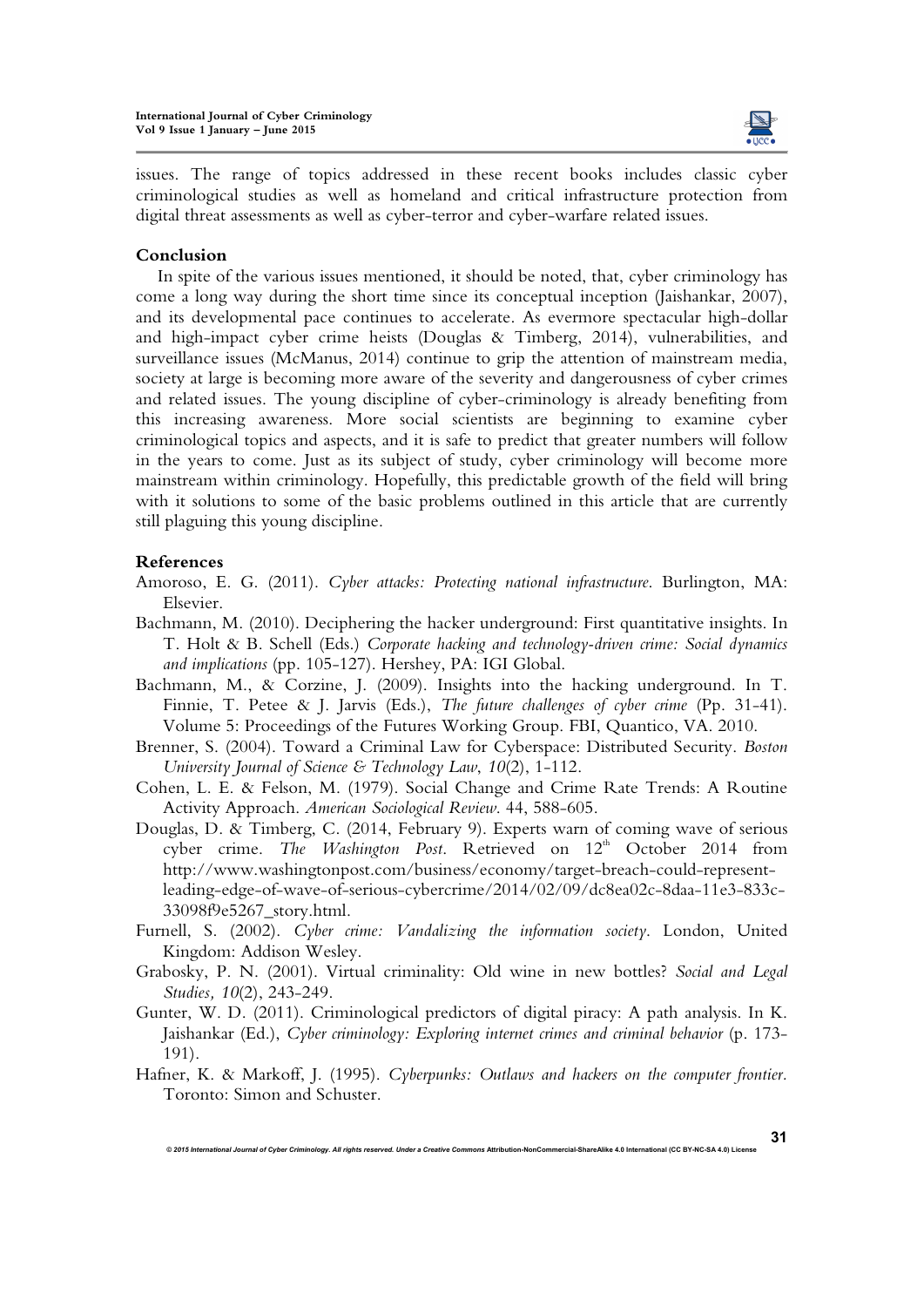- Higgins, G. E. & Makin, D. A. (2004). Does social learning theory condition the effects of low self-control on college students' software piracy? *Journal of Economic Crime Management, 2*, 1-22.
- Higgins, G. E. (2004). Can low self-control help with the understanding of the software piracy problem? *Deviant Behavior, 26*(1), 1-24.
- Holt, T. J. & Bossler, A. M. (2008). Examining the applicability of lifestyle-routine activities theory for cyber crime victimization. *Deviant Behavior, 30*(1), 1-25.
- Holt, T. J. (2010). *Crime on-line: Correlates, causes, and context*. Raleigh, NC: Carolina Academic Press.
- Holt, T. J., Bossler, A. M. & May, D. C. (2011). Low self-control, deviant peer association, and juvenile cyberdeviance. *American Journal of Criminal Justice, 37*(3), 378- 395. DOI: 10.007/s12103-011-9117-3.
- Holt, T. J., Burruss, G. W., & Bossler, A. M. (2010). Social learning and cyber-deviance: Examining the importance of a full social learning model in the virtual world. *Journal of Crime and Justice, 33*(2), 31-61.
- Jaishankar, K. (2007). Cyber criminology: Evolving a novel discipline with a new journal. *International Journal of Cyber Criminology*, 1(1), 1-6.
- Jaishankar, K. (2008). Space transition theory of cyber crimes. In F. Schmalleger & M. Pittaro (Eds.), *Crimes of the Internet* (pp. 283-301). Upper Saddle River, NJ: Prentice Hall.
- Jaishankar, K. (2010). The future of cyber criminology: Challenges and opportunities. *International Journal of Cyber Criminology, 4*(1&2), 26-31.
- Jaishankar, K. (2011). *Cyber criminology: Exploring Internet crimes and criminal behavior*. Boca Raton, FL: CRC Press.
- Jewkes, Y. (2007). *Crime online*. Cullompton, United Kingdom: Willan.
- McManus, D. (2014, April 14). Edward Snowden: A whistle-blowing outlaw, now with a Pulitzer Prize to his name. *Los Angeles Times*. Retrieved from 12<sup>th</sup> October 2014 http://www.latimes.com/opinion/opinion-la/la-ol-pulitzer-prize-edward-snowdennsa-20140414,0,3959573.story.
- Mitra, A. (2003). Cybernetic Space: Our new dwelling place. Proceedings of the Hawaii International Conference on Social Sciences June 12 - 15, 2003. Retrieved on December 20 2006, from www.hicsocial.org/ Social2003Proceedings/AnandaMitra.pdf.
- Morris, R. G. & Blackburn, A. G. (2009). Cracking the code: An empirical exploration of social learning theory and computer crime. *Journal of Crime and Justice, 32*(1), 1-34.
- Morris, R. G. & Higgins, G. E. (2010). Criminological theory in the digital age: The case of social learning theory and digital piracy. *Journal of Criminal Justice, 38*(4), 470-480.
- Morris, R. G. (2011). Computer hacking and the techniques of neutralization: An empirical assessment. In. T. J. Holt & B. H. Schell (Eds.). *Corporate hacking and technology-driven crime: Social dynamics and Implications* (pp. 1-17). Hershey, PA, USA: IGI Global.
- Nhan, J. & Bachmann, M. (2010). Developments in cyber criminology. In M. Maguire & D. Okada (Eds.), *Critical issues of crime and criminal justice: Thought, policy, and practice* (pp. 164-177). Thousand Oaks, CA: Sage.
- Patchin, J. W. & Hinduja, S. (2011). Traditional and nontraditional bullying among youth: A test of general strain theory. *Youth and Society, 43*(2), 727-751.

*© 2015 International Journal of Cyber Criminology. All rights reserved. Under a Creative Commons* **Attribution-NonCommercial-ShareAlike 4.0 International (CC BY-NC-SA 4.0) License**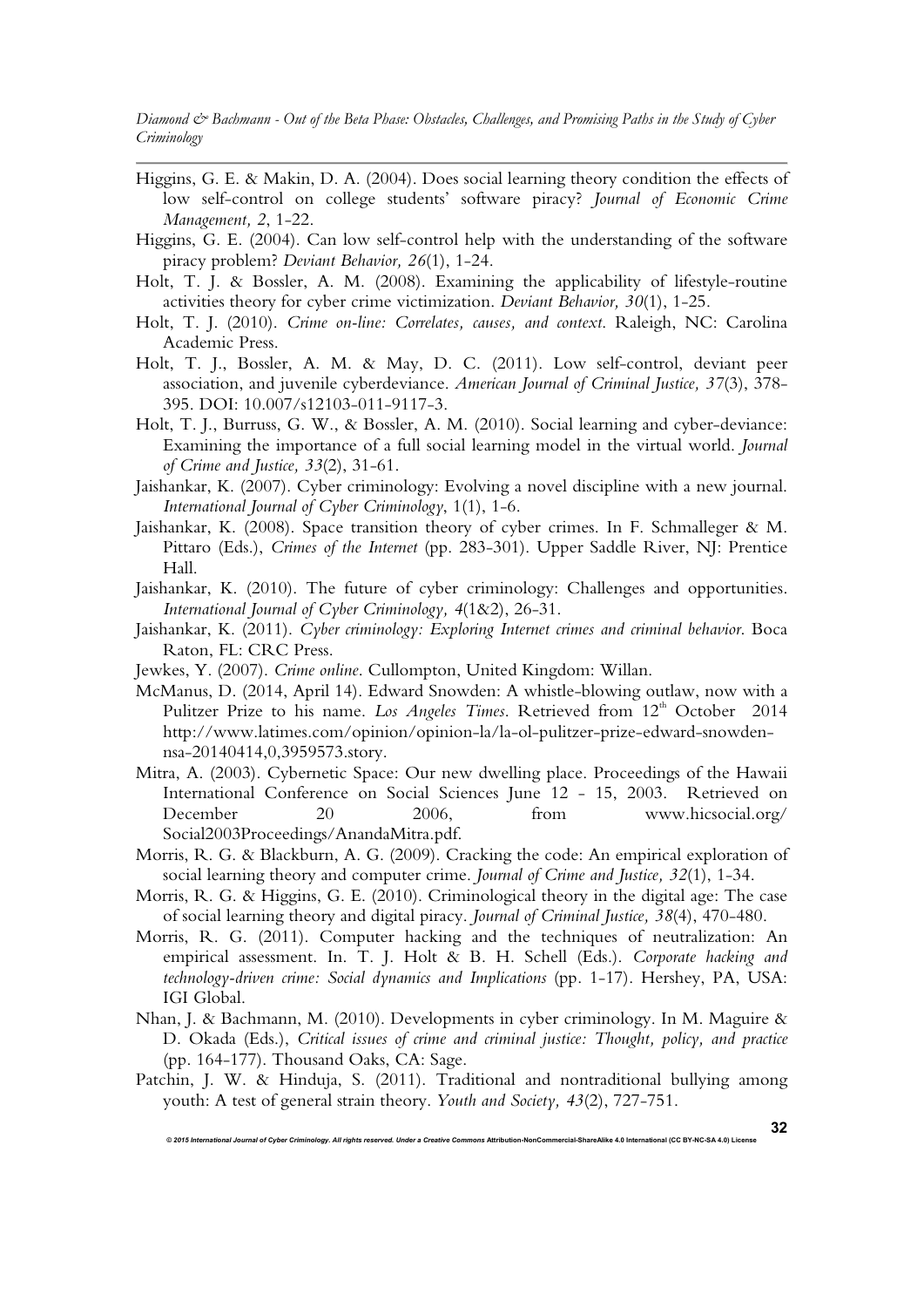

- Pati P. (2003) Cyber crime. Retrieved on December 15 2006, from http://www.naavi.org/pati/pati\_cyber crimes\_dec03.htm.
- Pratt, T. C., Holtfreter, K., & Reisig, M. D. (2010). Routine online activity and internet fraud targeting: Extending the generality of routine activity theory. *Journal of Research in Crime and Delinquency, 47*(3), 267-296.
- Shaw, Clifford R. & McKay, Henry D. (1942). *Juvenile Delinquency in Urban Areas*. Chicago: University of Chicago Press.
- Simpson, S. & Piquero, N. L. (2002). Low self-control, organizational theory, and corporate crime. *Law and Society Review, 36*(3), 509-548.
- Smith, R. G., Grabosky, P., & Urbas, G. (2004). *Cyber criminals on trial.* Cambridge: Cambridge University Press.
- Sykes, G. M., & Matza, D. (1957). Techniques of neutralization: A theory of delinquency. *American sociological review*, 664-670.
- The White House, Office of the Press Secretary. (2009). *Remarks by the President on securing our nation's cyber infrastructure* [Press release]. Retrieved on 12<sup>th</sup> October 2015 from http://www.whitehouse.gov/the-press-office/remarks-president-securing-ournations-cyber-infrastructure.
- Thomas, D. & Loader, B. (2000). Introduction. In D. Thomas and B. Loader (Eds.), *Cyber crime: Law enforcement, security and surveillance in the information age* (pp. 1-13)*.* London: Routledge.
- United States Department of Justice. Bureau of Justice Statistics. Survey of Inmates in State and Federal Correctional Facilities, 2004. ICPSR04572-v1. Ann Arbor, MI: Inter-university Consortium for Political and Social Research [distributor], 2007-02- 28. DOI: 10.3886/ICPSR04572.v1.
- United States Department of Justice. Office of Justice Programs. Bureau of Justice Statistics. Survey of Campus Law Enforcement Agencies, 2004-2005: [United States]. ICPSR27261-v1. Ann Arbor, MI: Inter-university Consortium for Political and Social Research [distributor], 2010-03-09. DOI: 10.3886/ICPSR27261.v1.
- United States Department of Justice. Office of Justice Programs. Bureau of Justice Statistics. Law Enforcement Management and Administrative Statistics (LEMAS), 2007. ICPSR31161-v1. Ann Arbor, MI: Inter-university Consortium for Political and Social Research [distributor], 2011-07-07. DOI: 10.3886/ICPSR31161.v1.
- United States Department of Justice. Office of Justice Programs. Bureau of Justice Statistics. National Crime Victimization Survey, 2012. ICPSR31202-v2. Ann Arbor, MI: Inter-university Consortium for Political and Social Research [distributor], 2013- 10-28. DOI: 10.3886/ICPSR34650.v1.
- United States Department of Justice. Office of Justice Programs. Bureau of Justice Statistics. National Crime Victimization Survey: Identity Theft Supplement, 2012. ICPSR34735-v1. Ann Arbor, MI: Inter-university Consortium for Political and Social Research [distributor], 2014-02-20. DOI: 10.3886/ICPSR34735.v1.
- United States Dept. of Justice, Bureau of Justice Statistics. DIRECTORY OF LAW ENFORCEMENT AGENCIES, 1996: [UNITED STATES]. Conducted by U.S. Dept. of Commerce, Bureau of the Census. ICPSR ed. Ann Arbor, MI: Interuniversity Consortium for Political and Social Research [producer and distributor], 1998. DOI: 10.3886/ICPSR02260.v1.